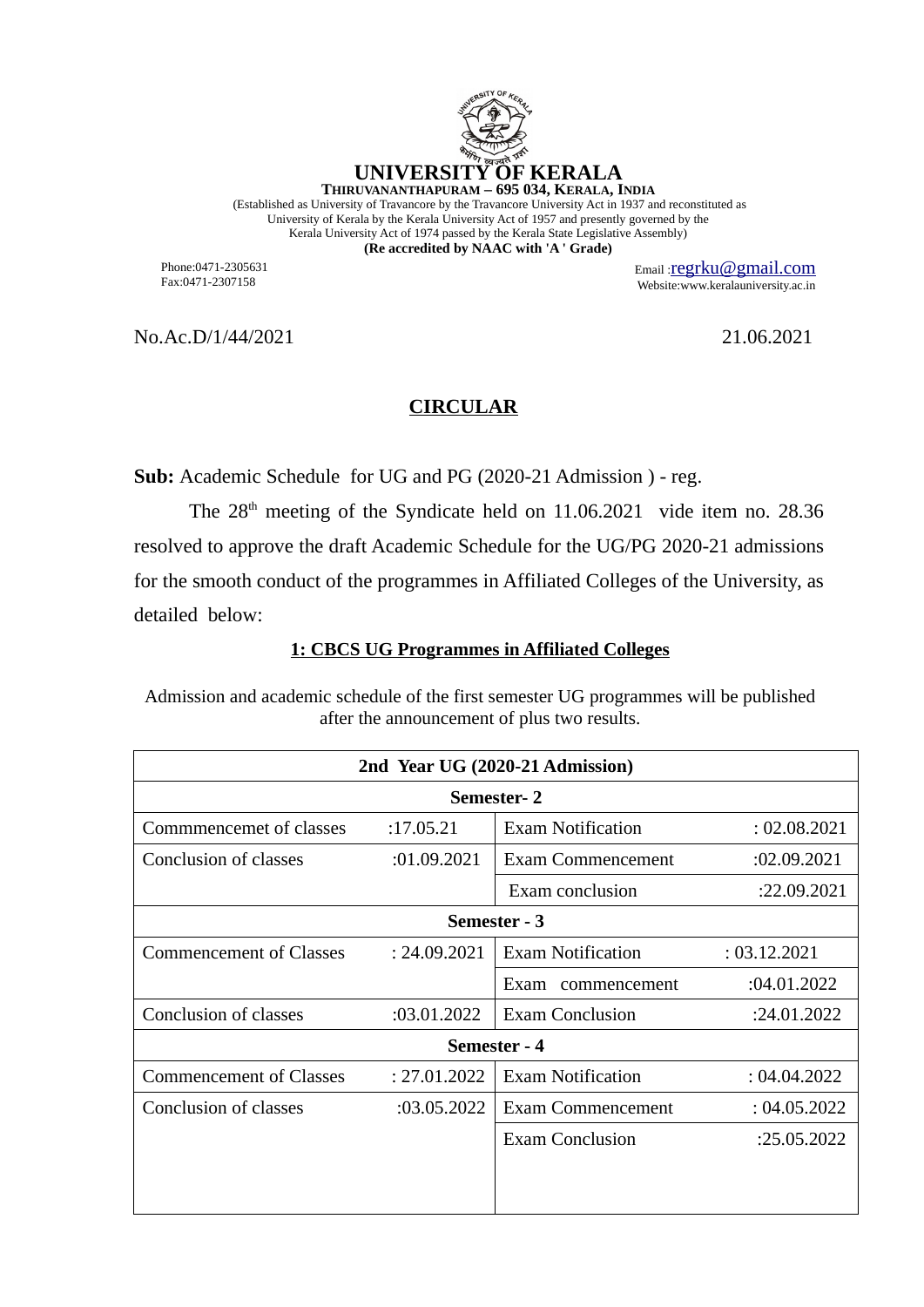| 3rd Year UG (2019-20 Admission) |              |                          |              |  |  |  |
|---------------------------------|--------------|--------------------------|--------------|--|--|--|
| Semester - 5                    |              |                          |              |  |  |  |
| <b>Commencement of Classes</b>  | : 01.06.2021 | <b>Exam Notification</b> | : 03.09.2021 |  |  |  |
| Conclusion of classes           | :01.10.2021  | Exam Commencement        | : 04.10.2021 |  |  |  |
|                                 |              | <b>Exam Conclusion</b>   | : 22.10.2021 |  |  |  |
| Semester - 6                    |              |                          |              |  |  |  |
| <b>Commencement of Classes</b>  | :25.10.2021  | <b>Exam Notification</b> | :07.02.2022  |  |  |  |
| Conclusion of classes           | :07.03.2022  | <b>Exam Commencement</b> | : 08.03.2022 |  |  |  |
|                                 |              | <b>Exam Conclusion</b>   | : 18.03.2022 |  |  |  |

In each semester,classes are to be engaged for 90 teaching days or for 450 hours. It shall be the responsibility of the Principals to ensure that any deficiency in this shall be made good either by conducting classes on holidays/saturdays or engaging extra classes on working days so that the minimum teaching hours shall be completed. If any of the dates, prescribed in the calendar happens to be a holiday,the next working day shall be the prescribed date for the academic event noted against it.

## **2: PG Programmes in Affiliated Colleges**

| Semester - 2                             |              |                          |              |  |  |  |
|------------------------------------------|--------------|--------------------------|--------------|--|--|--|
| Commencement of Classes                  | : 17.05.2021 | <b>Exam Notification</b> | : 03.08.2021 |  |  |  |
| Conclusion of classes                    | : 02.09.2021 | <b>Exam Commencement</b> | : 03.09.2021 |  |  |  |
|                                          |              | <b>Exam Conclusion</b>   | : 15.09.2021 |  |  |  |
| Semester - 3                             |              |                          |              |  |  |  |
| Commencement of Classes                  | : 20.092021  | <b>Exam Notification</b> | : 04.12.2021 |  |  |  |
| Conclusion of classes                    | : 04.01.2022 | <b>Exam Commencement</b> | : 05.01.2022 |  |  |  |
| Commencement of Project work: 24.09.2021 |              | <b>Exam Conclusion</b>   | : 17.01.2022 |  |  |  |
|                                          |              |                          |              |  |  |  |
| Semester - 4                             |              |                          |              |  |  |  |
| Commencement of Classes                  | : 20.01.2022 | <b>Exam Notification</b> | : 20.02.2023 |  |  |  |
| Conclusion of classes                    | : 19.04.2022 | <b>Exam Commencement</b> | :20.04.2022  |  |  |  |
| Project submission                       | : 12.05.2022 | <b>Exam Conclusion</b>   | 02.05.2022   |  |  |  |

## **2020-2021 Admissions**

\* For courses without practical examination, the internal assessment marks shall be forwarded within 15 days after the completion of last theory exam. For courses with practical examination the internal assessment marks shall be forwarded within in 10 days after the completion of last practical examination.

\* In each Semester, classes are to be engaged at least for 450 hours. Any deficiency in this shall be made good either by conducting classes on holidays/Saturdays or engaging extra classes on working days so that the minimum teaching hours (450 hours) shall be completed.

\* If any of the dates, prescribed in the calendar, happens to be a holiday, the next